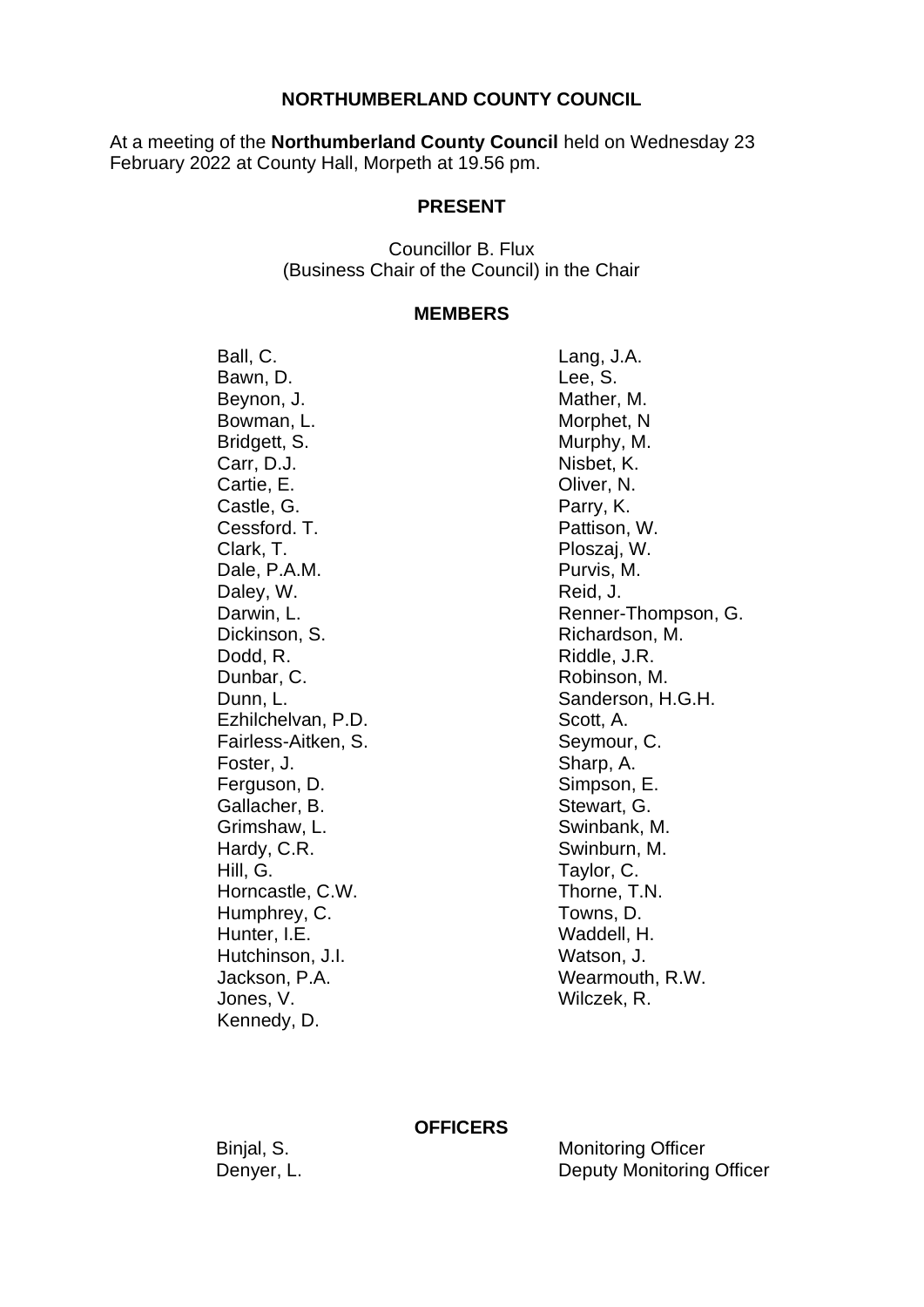| Dixon. L.     | <b>Democratic Services Assistant</b>                |
|---------------|-----------------------------------------------------|
| Elsdon, A.    | Service Head, Finance                               |
| Hadfield, K.  | <b>Democratic and Electoral Services</b><br>Manager |
| Hunter, P.    | <b>Interim Senior Service Director</b>              |
| Lally, D.     | <b>Chief Executive</b>                              |
| Murfin, R.    | Interim Executive Director of                       |
|               | <b>Planning and Local Services</b>                  |
| O'Farrell, R. | Interim Executive Director Place                    |
|               | and Regeneration                                    |
| Roll, J.      | <b>Head of Democratic and Electoral</b>             |
|               | Services                                            |
| Taylor, M.    | Interim Executive Director for                      |
|               | <b>Communities and Business</b>                     |
|               | Development                                         |
| Willis, J.    | Interim Executive Director of                       |
|               | Finance and S151 Officer                            |

#### **88. Motion 1**

# **Proposed by Cllr Dickinson Seconded Cllr Kennedy**

We move that the revised report on Political Proportionality report is presented accurately and as agreed by the Group Leaders, which now includes the method produced by Democratic Services and therefore ask for the report and amended recommendations to be presented by the MO or other relevant officer.

# **Motion 2**

# **Proposed Cllr Kennedy Seconded Cllr Dickinson**

That the Review of Local Area Councils report that was presented on the 5th of January be presented to be heard before members as it should have been on the 5th including resolution of the issue in relation to the Vice-Chair of the Tynedale Local Area Council.

# **Motion 3**

### **Proposed Cllr Dickinson Seconded Cllr Kennedy**

That the Executive Management Structure Review is presented by the CEO as should have been presented on the 5th of January.

Councillor Dickinson confirmed that the proposers were happy to withdraw these motions as the business had already been conducted. However, they